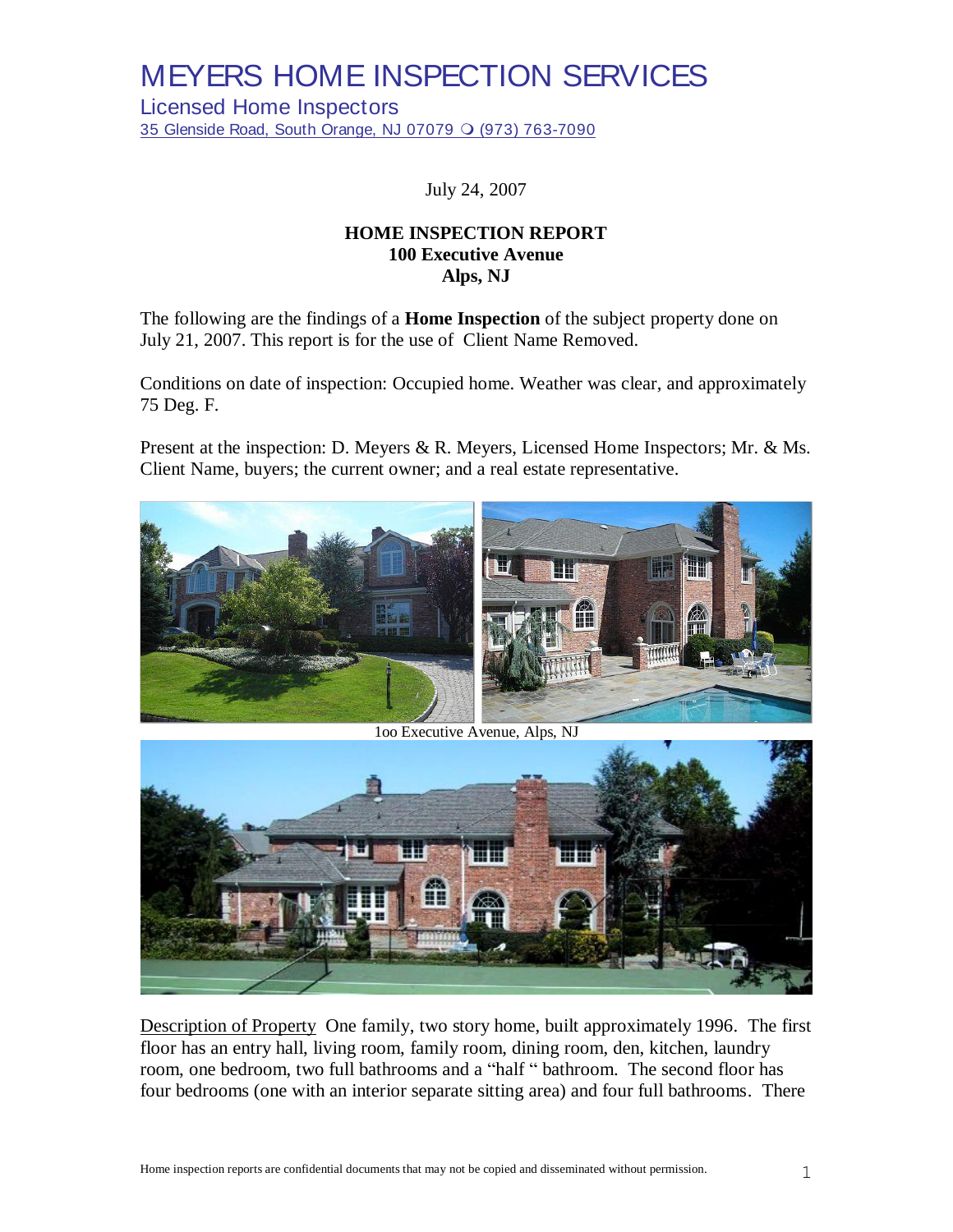Licensed Home Inspectors

35 Glenside Road, South Orange, NJ 07079 O (973) 763-7090

is a finished basement, which includes a bar area, recreation area, interior hot tub and sauna area, two half bathrooms, and a shower. There are also several unfinished utility rooms or closets. There is an interior three-car garage.

The back yard area is terraced, with a large patio and pool deck area on the lower area. The upper area has a hard surface tennis court.

*The pool, hot tubs / spas (both interior and exterior), sauna and tennis court are not included in this inspection.*

#### Exterior Facades

Type: The exterior is brick masonry at all exposures.

Trim, Type: Stone or concrete masonry, wood and plastic composition molding, and a small amount of synthetic stucco (EIFS) present as trim dividing windows from one another in window groups.

Façade Condition: Brick masonry facades are in functional condition without significant defects (visual inspection of exterior).

#### **Trim Conditions:**

o **Some wood roof edge trim to the left of the front entrance requires repainting.**



Worn roof edge trim paint

Note: The material used for a small amount of exterior trim is synthetic stucco, also known as *EIFS.* **Synthetic stucco facades (EIFS) are less durable than wood or stone, and** *EIFS has been described as a "challenged material" due to failures. We are not certified EIFS inspectors, and evaluation of this type of exterior façade is not part of this inspection.* 

#### **Recommendations:**

- **Have the roof edge wood trim that has worn and peeling paint prepared, primed and repainted by a qualified painting contractor.**
- **Further evaluation of the EIFS material at the exterior is needed to confirm that it is in satisfactory condition.**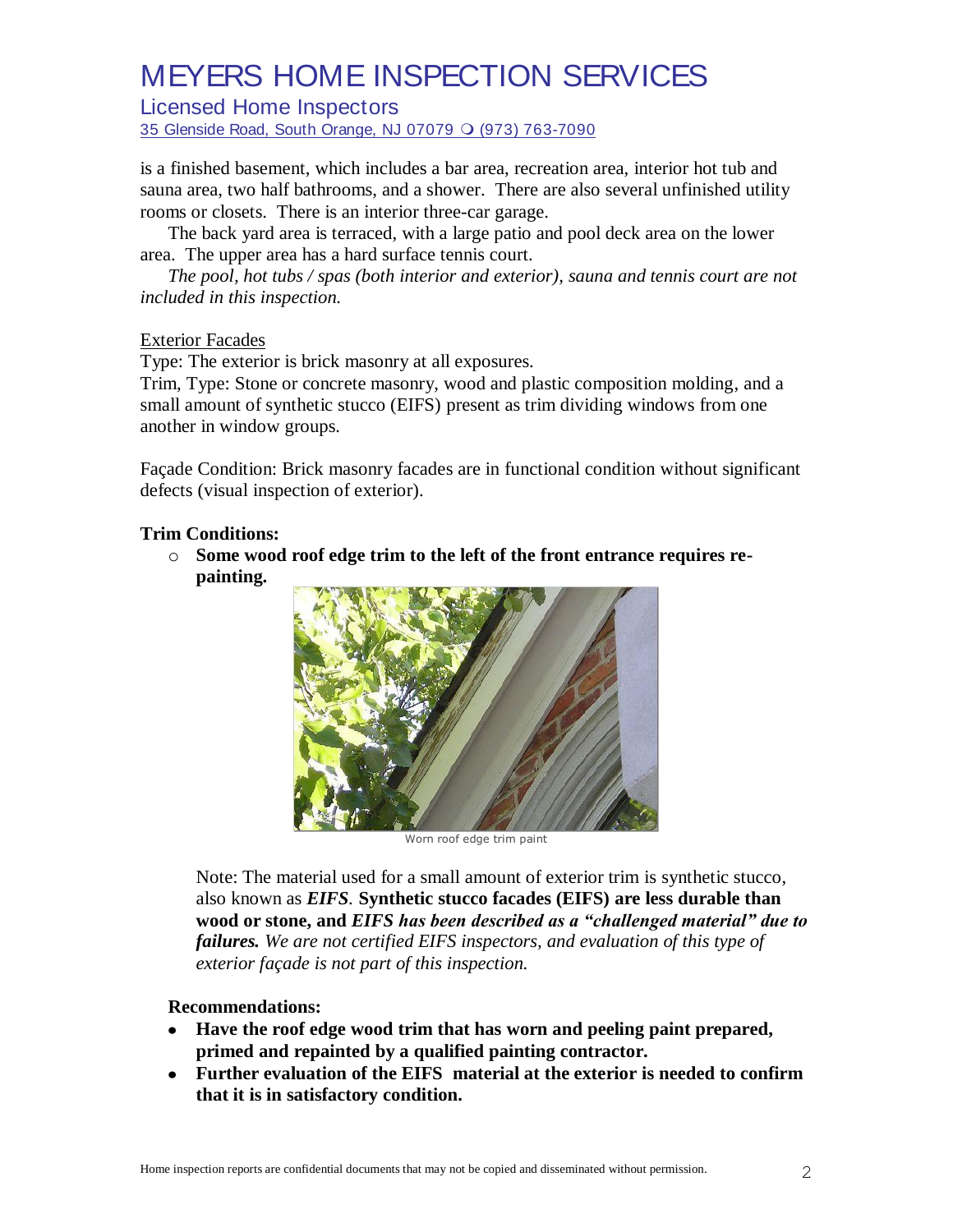Licensed Home Inspectors

35 Glenside Road, South Orange, NJ 07079 O (973) 763-7090

### Windows

Type: Modern casement type and fixed panel double glazed units throughout the home.

Condition: A representative number of windows were tested by partially opening and closing. All windows were visually examined.

**Several windows in the den at the left rear, and in the master bedroom, were found to be stuck. They would not open with reasonable force on the cranks.**

- **Recommendations:**
- **Adjustment and or repair of stuck windows by a window contractor, so that they open and close smoothly and with reasonable force.**

### Exterior Doors

Front: Wood double doors, in functional condition.

Rear: Multiple wood and glass French doors, as well as standard wood and glass door. These doors appeared to be in functional condition.

Garage: Wood, in functional condition.

Basement: Wood and glass door, in functional condition.

Interior Doors Wood, in functional condition.

#### Foundation Walls & Structural Supports

This home is built mostly over a full basement, with the garage area built over a concrete slab.

Foundation Wall Material: Poured concrete.

Condition: Only a small section of the foundation walls was visible for inspection at the interior. The limited area of the poured concrete wall visible showed a tight crack (less than 1/32 inch). The crack appears to be a result of either the normal shrinkage of concrete when it cures, or a very minor degree of differential settlement of the foundation footings. The crack observed is not a significant structural defect that affects the ability of the foundation to perform. Based on our limited inspection of the foundation, we found it to be in functional condition.

Floor Slab: Concrete, covered with ceramic tiles in the basement.

Condition: Functional, without visible evidence of significant structural defects.

Intermediate structural supports: Steel columns.

Condition: Functional condition where visible.

Floor Support Framing: Engineered lumber floor joists, resting on the masonry foundation walls and on multiple steel beams.

Condition: Flooring throughout the home is adequately level and stiff. Inspection of the visible accessible steel and wood structural framing did not show evidence of significant structural defects.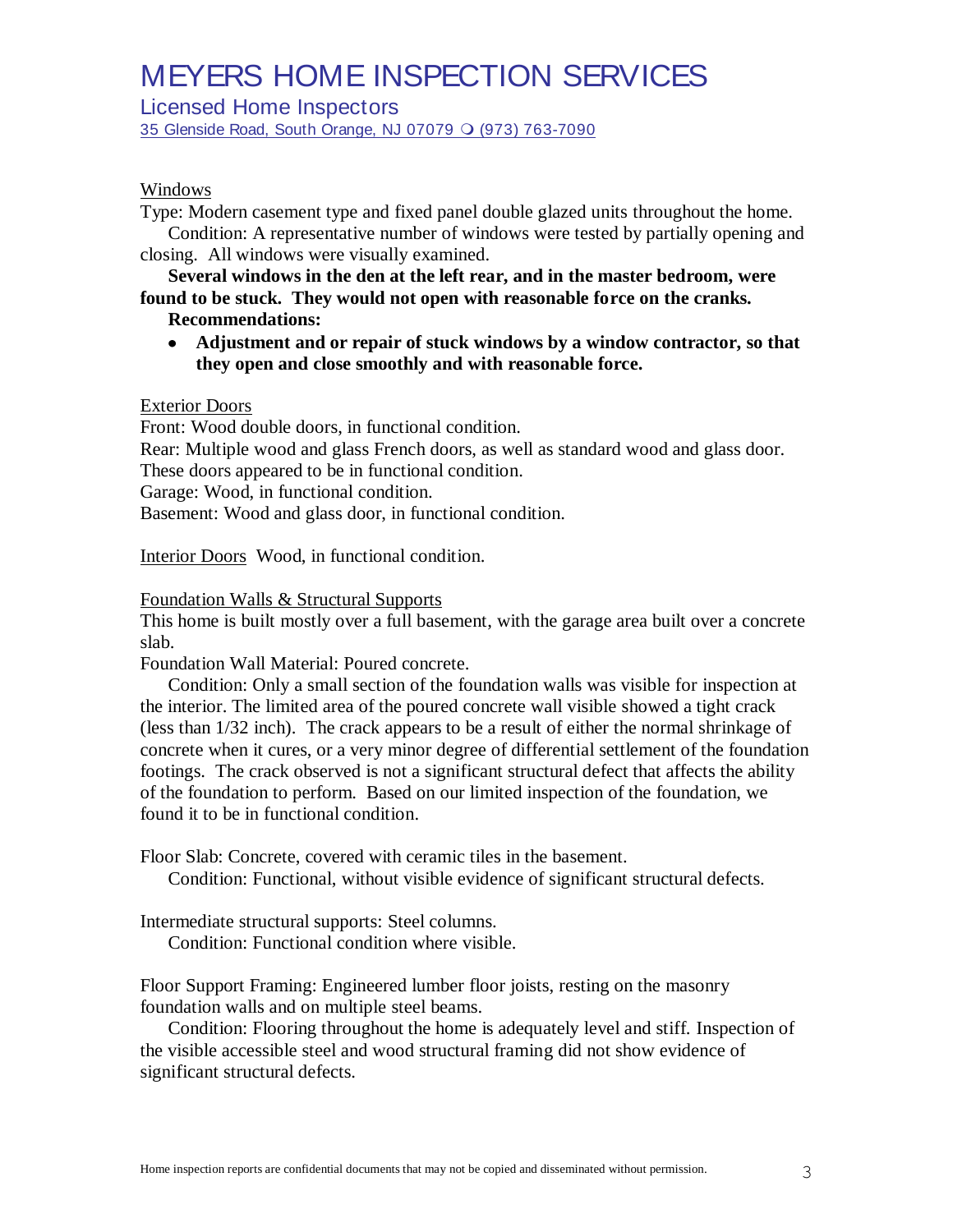Licensed Home Inspectors

35 Glenside Road, South Orange, NJ 07079 O (973) 763-7090



View of Floor Support Framing, showing Steel Beam & Engineered Truss Joists

Wall Framing: Dimensional lumber, with wood or wood product sheathing on the exterior and drywall on the interior.

Condition: Walls throughout the home are functionally adequate where visible.

Roof framing: Dimensional lumber for a pitched roof. Roof Sheathing: Plywood.

Condition: Visible portions of roof framing and sheathing were functionally adequate.

*Note: Finish materials in the home prevented access to directly inspect most sections of the foundation walls and structural supports, and our findings are limited by this*. *Advisory Recommendations:*

*See Roof Drainage section – make sure water around the home is well controlled, with no accumulation near the base of the home. This can help reduce the possibility of foundation settlement in the future.*

Wood Destroying Insects We do not inspect for wood destroying insect infestation, however as a convenience and as a matter of expedience, an inspection for the presence of wood destroying insects has been ordered by us for this property. The official results of this wood destroying insect inspection will be sent to you under separate cover by the provider of this service, Terminite, Inc, Tel: 908-353-6938. A copy of this separate report is included with the home inspection report for reference.

### **Recommendations:**

**Carefully read the separate wood destroying insect report from Terminite, Inc. and be guided by the recommendations therein.**

Exterior Soil Grading and Drainage

Soil Grade & Clearance to Wood Elements of the Home:

| Front: Adequate. | Back: Adequate.  |
|------------------|------------------|
| Left: Adequate.  | Right: Adequate. |

Drainage Conditions: This home is set on a sloped lot, in a hilly area. The lot slopes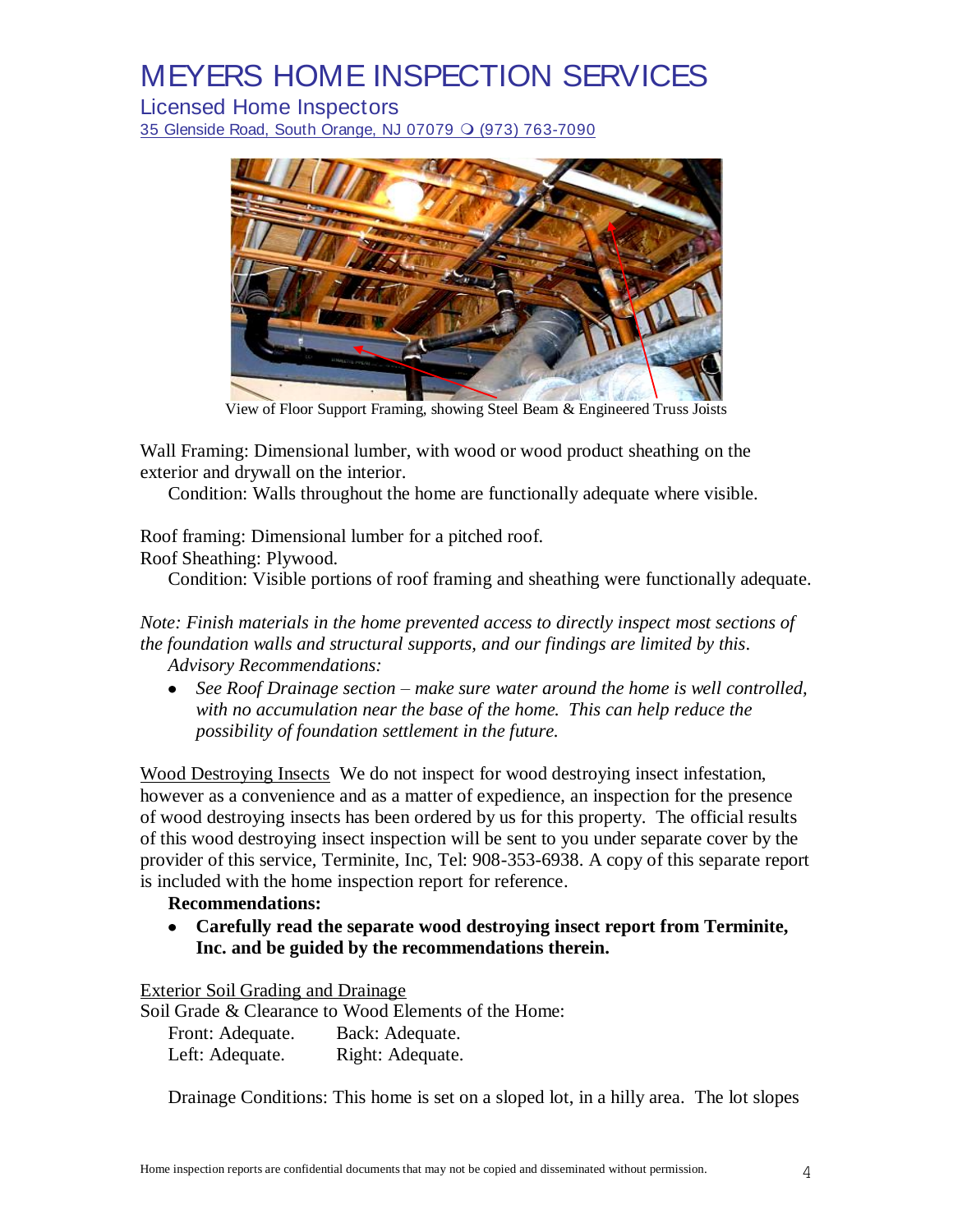Licensed Home Inspectors

35 Glenside Road, South Orange, NJ 07079 O (973) 763-7090

downward from the back to the front, and is terraced into several levels in the back yard with retaining walls. Drainage grates are present in some areas of the back yard.

**Water accumulation is present at the base of the rear retaining wall on the left side. It is possible that drainage grates and/or the buried drainage system in this area are clogged.**



Wet and muddy area at the base of the back retaining wall

*If present, inadequate soil clearance to wood frame structure or adverse soil grading can result in damage to the wood frame structure and masonry foundation due to chronic wet conditions.*

**Recommendations:**

**Have a landscaper or other qualified contractor evaluate the drainage at the**   $\bullet$ **base of the rear retaining wall, and clear drains or otherwise repair or modify to provide adequate drainage.**

Landscaping Dry stone (no mortar) retaining walls are present at the rear of the property. Several smaller stone walls are present between the pool and tennis area, and a natural stone retaining wall and rock ledge is present above the tennis area. Retaining walls appeared to be in functional condition on the date of inspection.

**Trees, shrubs and plants are very close to or in contact with the home in some areas, particularly to the sides of the front entry area and at the left rear corner. This is conducive to wood destroying insect entry, and could result in damage to the siding and/or roof.**

**Recommendations:**

**Have trees, shrubs and plants trimmed back or removed by a landscaper so that they are no longer in contact with the home.**

Roof Drainage System Roof drainage is by metal gutters and leaders (downspouts) attached to the roof and siding. Some downspouts drain into underground pipe. Visible portions of the roof drainage system appeared to be functional on the date of inspection.

*Inadequate or defective roof drainage systems, if present, can lead to water entry into*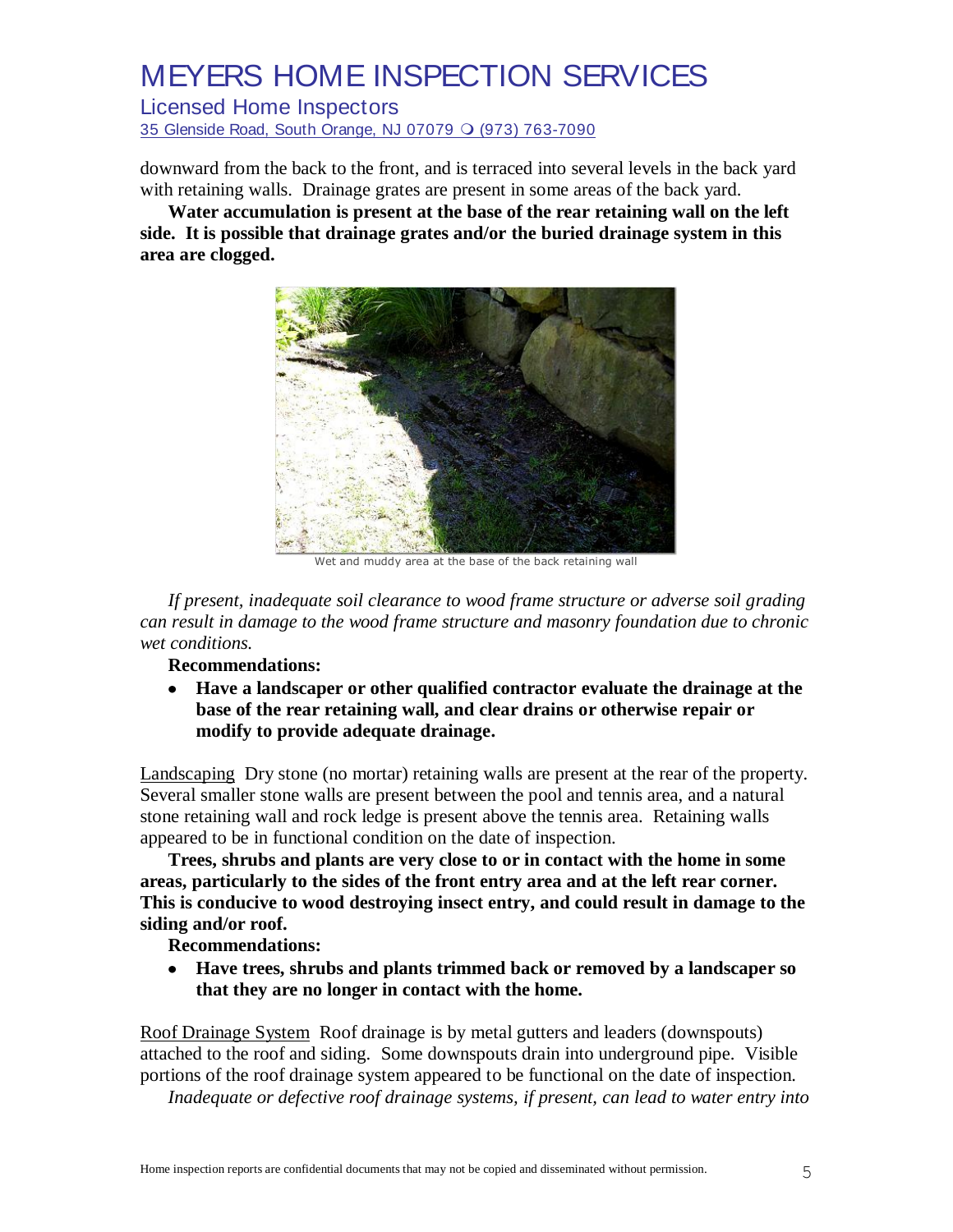#### Licensed Home Inspectors

35 Glenside Road, South Orange, NJ 07079 O (973) 763-7090

*the basement, foundation damage and/or roof leakage.*

**Recommendations:**

- **Direct all above ground downspout discharge points as far away and downhill from the base of the home as is practical.**
- **Have the roof drainage system cleaned and maintained on a regular basis by a qualified gutter maintenance company.**

Roof The roofs, flashings and penetrations were inspected by the following methods:

- o Visual observation from the ground with the aid of field glasses.
- o Partially from within attic crawlspaces.
- o Finish materials on ceilings and walls on the upper living level were tested where possible with a moisture meter.

Roof Type and Description: The roofs are pitched and covered with heavy weight asphalt composition shingles.

### Condition:

- o Roof shingles appeared to be functional on the date of inspection.
- o No visual evidence of leakage into the interior of the home was seen to be present on the date of inspection. No excessively high moisture readings were present where roof sheathing was tested.

Roof Ventilation:

- o Soffit vents.
- o Field vents.
- o Power vent fan(s)

Roof ventilation appears to be adequate.

*Our roof evaluation consists of an inspection of the exterior surface covering, including an inspection of visible flashing details. A steeply pitched roof is usually inspected from the ground by use of binoculars. If safely accessible, a moderately pitched roof will be mounted and walked for close inspection. The underside of the roof decking is also closely inspected where accessible, and we use a professional moisture meter to evaluate stained areas that may be evidence of leakage. The interior finished surfaces of the home, especially ceilings and walls at the top or attic floor, are also inspected for evidence of leakage, and a moisture meter is used to evaluate suspect areas.*

*If we see evidence of roof leakage, we will say so in our report, and recommend that further evaluation and repair or roof replacement be done. Often we see stains on the underside of the roof deck or at ceilings that strongly suggest that the roof has leaked. Depending on the season of the year and recent weather, as well as recent painting or repair done by the owner, we may not be able to say if the roof is currently leaking. What we can say with certainty, is that all roofs eventually leak, and for older homes, parts of the roof system such as flashings in valleys or at the chimneys and plumbing vents may never have been replaced even if the roof surface has been re-covered. Consequently, our inspection report should not be taken as a guarantee that the roof will not leak, but simply as a report on the condition of the roof as we found it on the date of inspection.*

### Driveway & Paths

Driveway Type: Masonry pavers.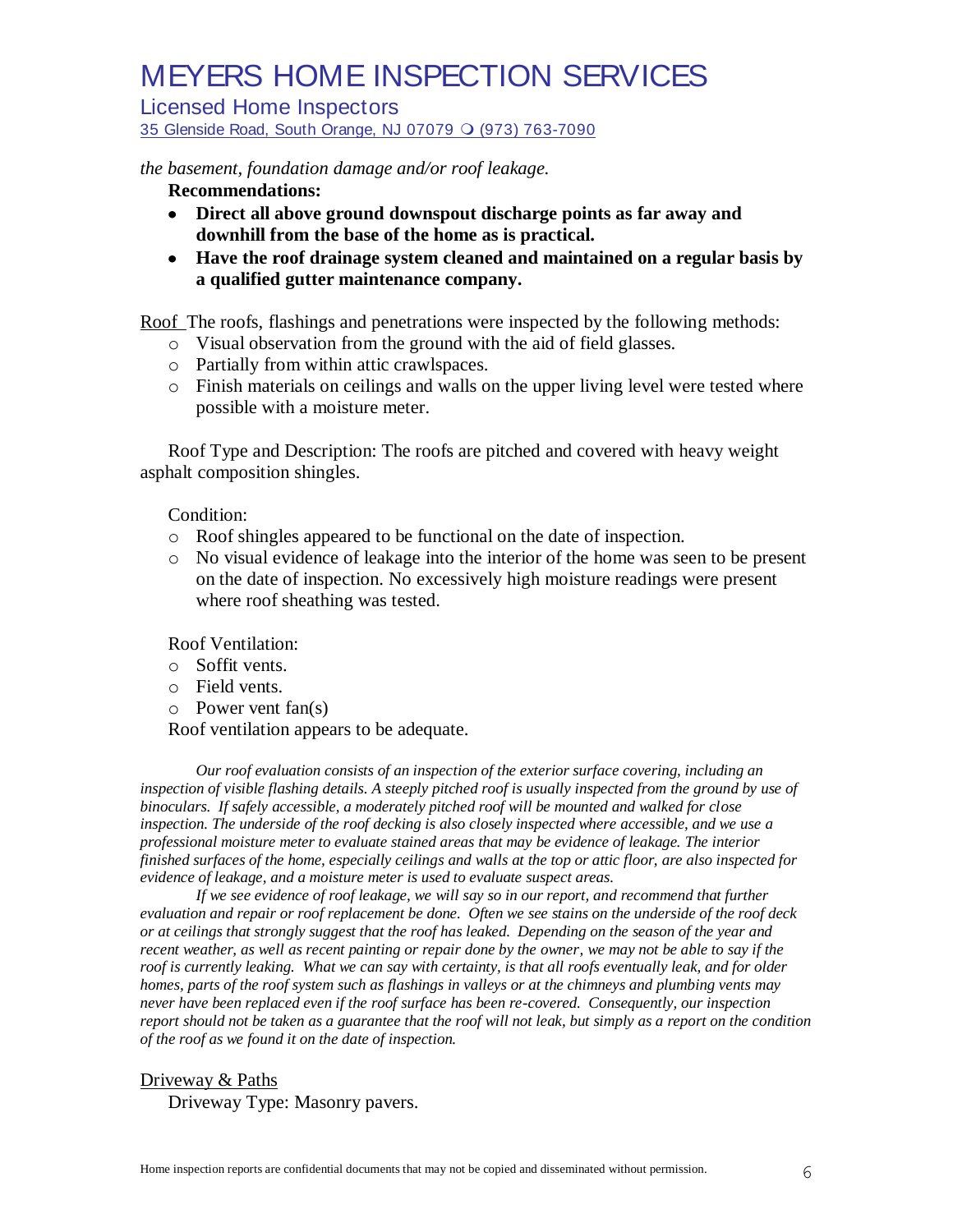### Licensed Home Inspectors

35 Glenside Road, South Orange, NJ 07079 O (973) 763-7090

Driveway Condition: The driveway itself is generally functional, **however gaps and settlement are present at driveway entrances.**



Gap at driveway entrance

Path Type: Pavers. Path Condition: Functional. Sidewalk Type: None present.

### **Recommendations:**

**Have gaps and settled areas at driveway entrances repaired.**

Deck None present.

#### Patios

Type: Slate.

Location: A large patio and pool deck at the immediate rear, and a small patio area by the tennis court, and a small patio at the top (rear) of the back yard.

Condition: The pool deck and tennis court patios are functional. **The top patio is in poor condition, with some settlement.**

#### **Recommendations:**

**Have the top patio re-set / repaired.**  $\bullet$ 

### Description & Condition of Entrances

Front Entry Area: Masonry steps with stone or masonry handrails. The steps are in functional condition. **The stone handrails on both sides of the front entry steps (at the top) are not secured properly, loose, and in danger of toppling over.**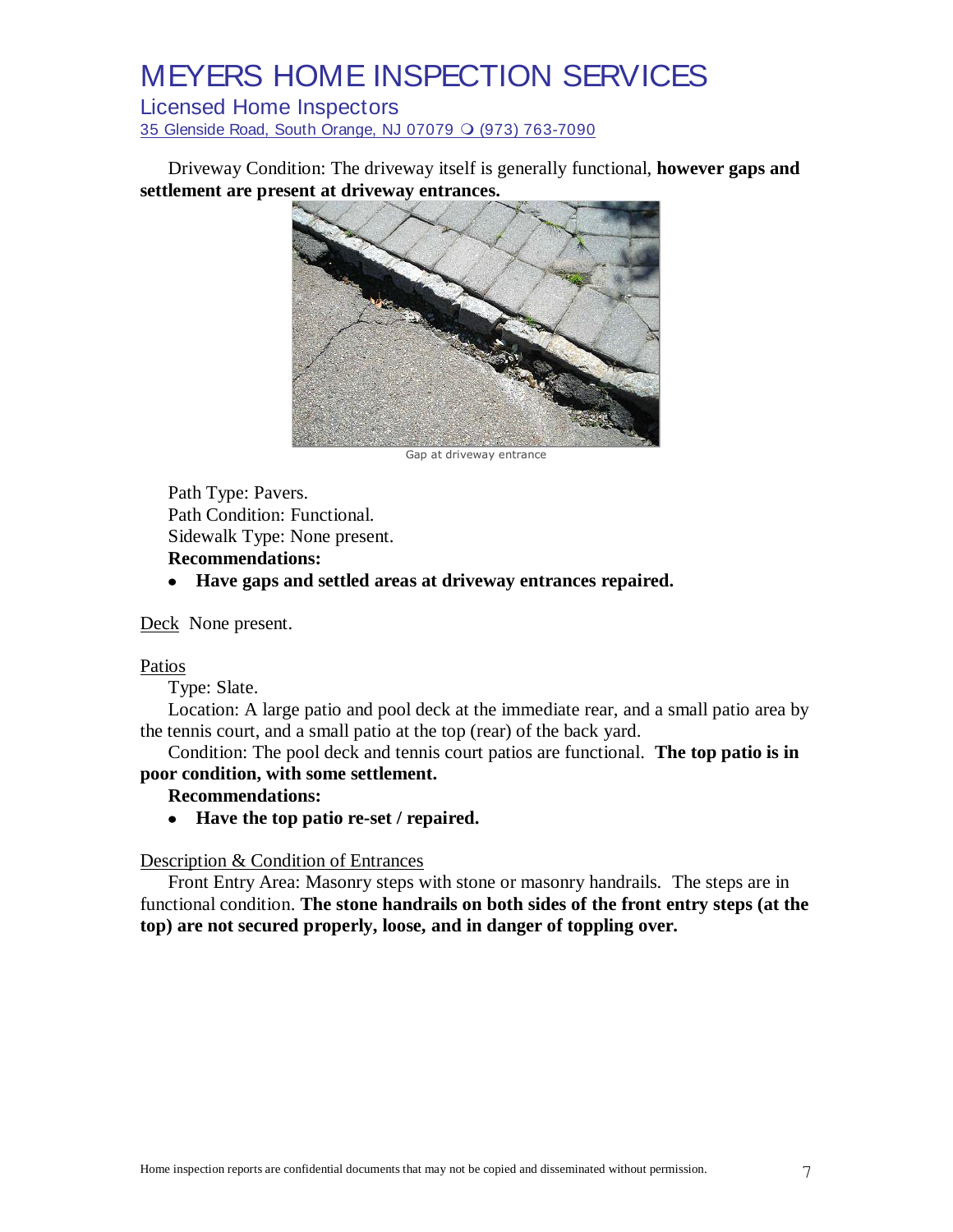Licensed Home Inspectors

35 Glenside Road, South Orange, NJ 07079 O (973) 763-7090



The stone handrails are not secured properly and loose

#### **Paint at the front entry door threshold is worn and peeling.**

Back Entry Areas: From the patio / pool deck to the family room and side hall, in functional condition.

Garage Entry Area: Steps from the garage into the home, in functional condition.

Basement Entry Area: Masonry steps from the back patio to the basement entry area. There is a drain at the basement entry landing. Basement entry stairs are in functional condition.

**Recommendations:**

- **Have a mason properly anchor and secure safety handrails at the front steps.**
- **Have the front entry threshold repainted.**
- **Ensure the basement entry area drain is kept clear.**

Masonry Chimneys Multiple chimneys are present on this home. Chimneys exteriors are brick masonry, and the interior flues appear to be galvanized steel flue pipe. The central chimney which passes through the roof structure is supported in the attic space by steel beams.



Support Structure for Central Chimney – note steel supports and metal interior flue pipe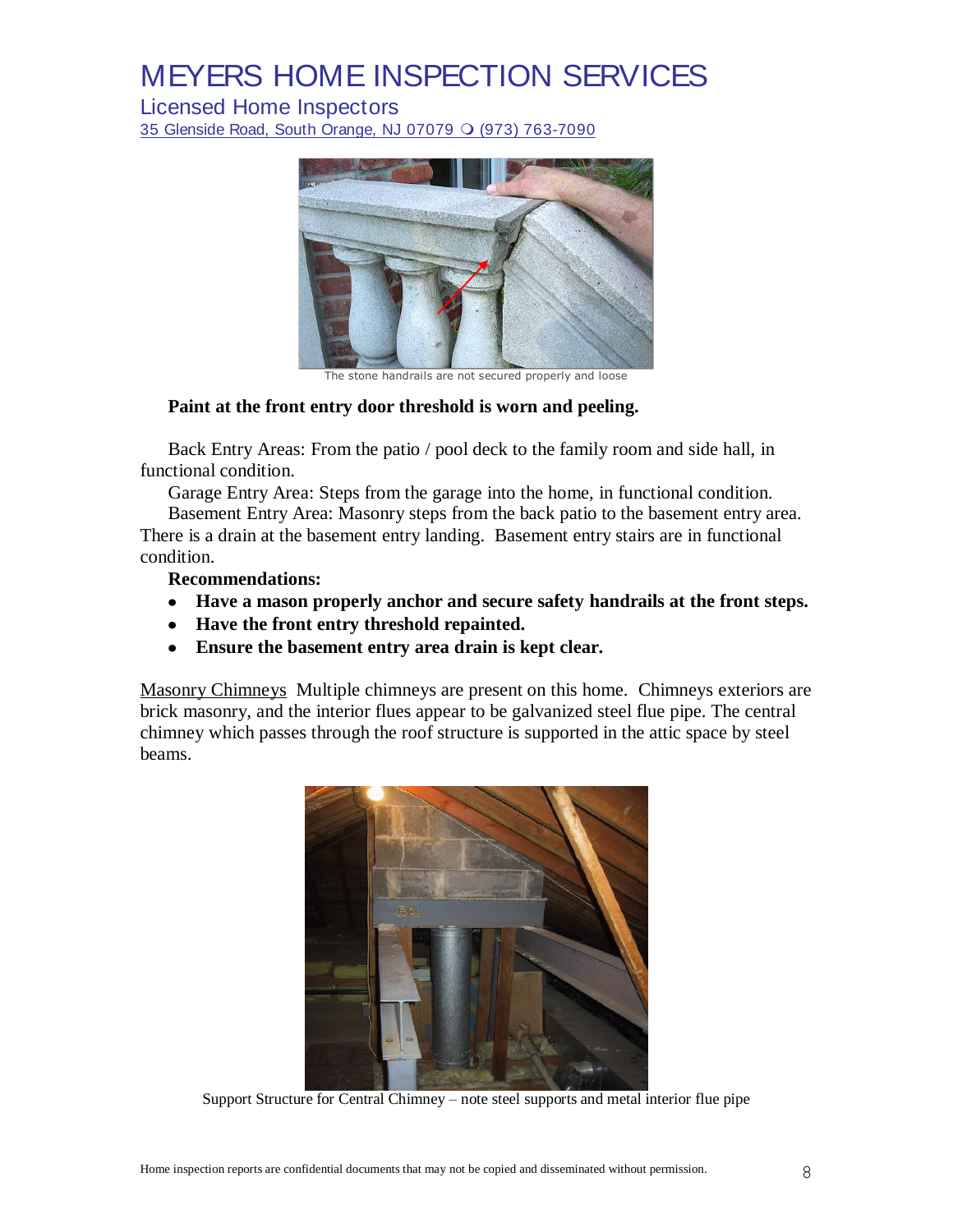Licensed Home Inspectors

35 Glenside Road, South Orange, NJ 07079  $\bigcirc$  (973) 763-7090

The masonry chimneys were inspected by the following methods:

- o Visual observation from the ground with the aid of field glasses.
- o Partially from within the basement, attic and/or other interior spaces.

### Condition:

o The exterior of the chimneys appeared to be functional on the date of inspection.

*Our inspection can not properly evaluate the condition of the interior components of the chimneys, and we do not include this in our service. Periodic cleaning and inspection of the interior of the flues is recommended for safety. Chimneys more than 20 years old should have a Level 2 inspection using a video camera.*

#### Fireplaces

Location: Living Room. Type: Wood burning with gas starter. Location: Family Room. Type: Wood burning with gas starter. Location: Between Dining Room & Den. Type: Gas. Location: Master Bedroom. Type: Wood burning. Location: Master Suite Sitting Room. Type: Gas.

Hearth area Conditions: Functional, **with the exception of a cracked section of mantel stone on the family room fireplace.**



Crack on mantel piece family room fireplace

Flue Damper Conditions: Functional

**Other Conditions: Some deposits of creosote are present in the lower sections of the chimney flue and fireplace. This can result in chimney fires.**

**Recommendations:**

- **Have the cracked mantel section in the family room repaired.**
- **Have a qualified chimney / fireplace contractor clean the fireplaces and chimney flues.**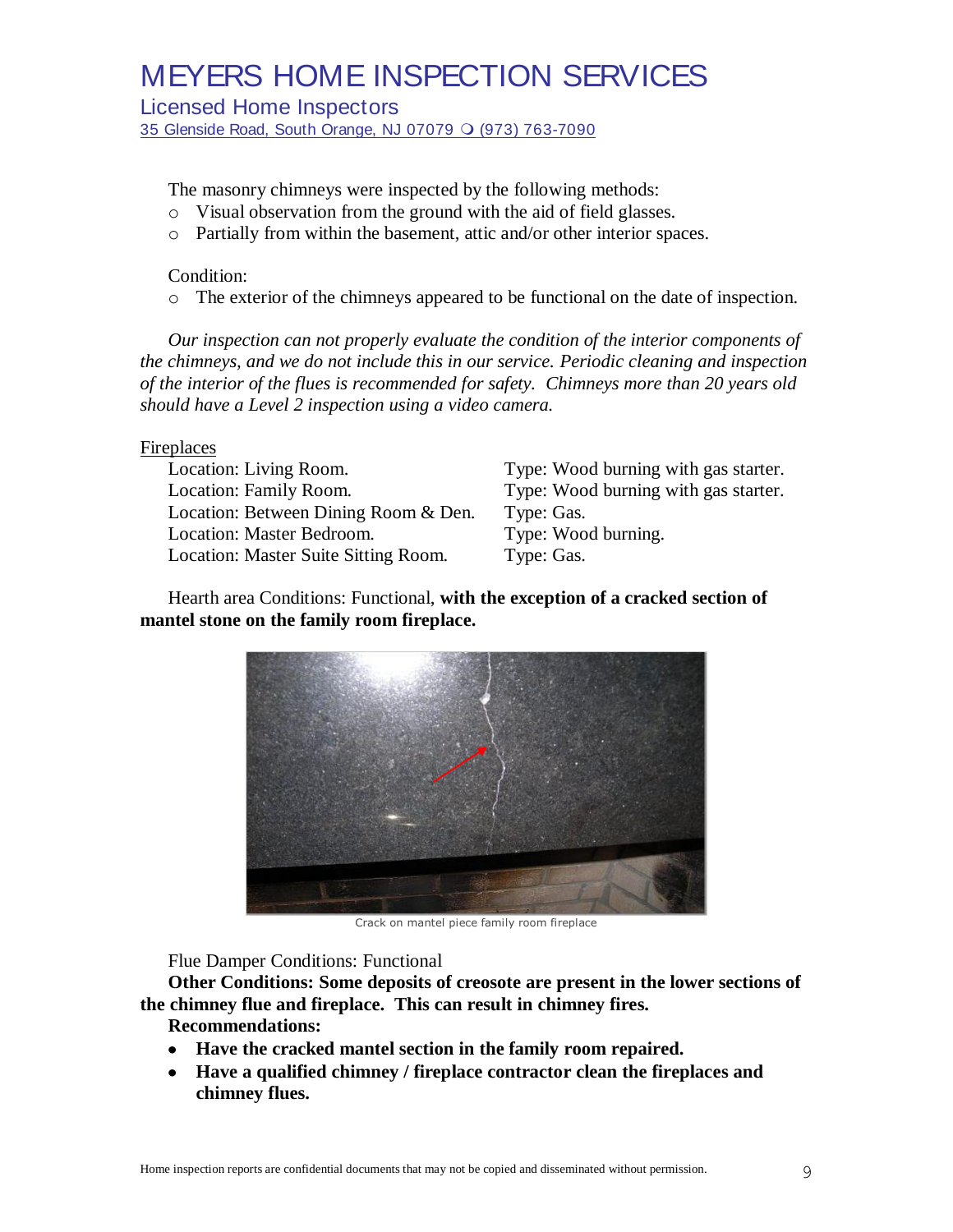Licensed Home Inspectors

35 Glenside Road, South Orange, NJ 07079  $\bigcirc$  (973) 763-7090

### Electrical System

Voltage: 240/120 volts. Ampere Capacity: 400 amperes (2 x 200 amperes). Service entrance location: Underground Electrical Grounding: Metallic water main; Buried electrode.

Circuit Breaker and/or Fuse panels:

o Two Circuit breaker panels located in the basement utility room.

Circuit Breaker/Fuse inspection methods:

o Removal of panel covers with inspection of wiring on the interior.

Conditions: Wiring within the circuit breaker panels was found to be functional.

Branch circuit wiring:

o Predominantly plastic sheathed cable (Type NM).

Branch circuit conductor material is copper for all 15 and 20 ampere solid conductor circuits.

Receptacles are grounded three pin units.

A representative number of conventional three pin outlets were tested, with no defects found.

GFCI electrical outlets are present in all wet areas of the kitchen and all bathrooms with electrical outlets. **The ground fault protection in a second floor bathroom within a front bedroom was not functional. The GFCI mechanism appeared to be jammed.** GFCI electrical outlets provide protection against electric shocks in wet areas.

#### **Recommendations:**

**Have a licensed electrician install functional GFCI electrical outlets in all wet**   $\bullet$ **areas of the home including kitchens and bathrooms that lack them.**

Plumbing System

Water Main Material: Copper tubing, approximately 1.5 inch diameter. Water Main and Main water shutoff valve Location: Basement Water Main Condition: Functional Main Shutoff Valve Condition: Functional Visible Water pipe material: Copper tubing. Visible Water pipe Conditions: Functional

Waste Disposal system type: Waste disposal appears to be a public system (sewer system), however this could not be confirmed.

Drain and vent pipe material: Plastic pipe.

Drain pipe Conditions: Functional where visible.

Sewage Ejection Pump: A sewage ejection pump (sealed) is installed in the basement floor to serve the bathrooms and plumbing fixtures present in the basement. This sewage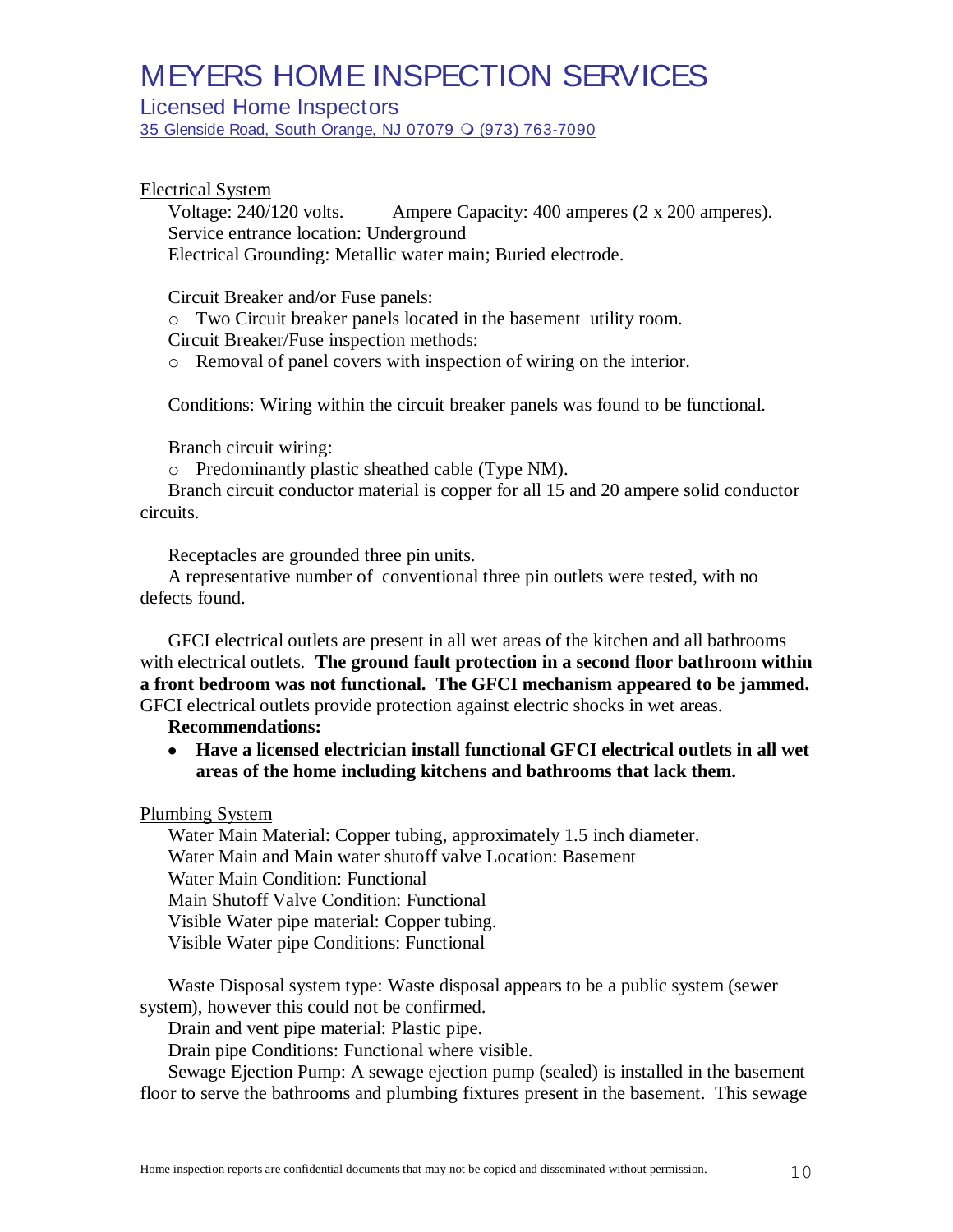### Licensed Home Inspectors

35 Glenside Road, South Orange, NJ 07079 O (973) 763-7090

ejection pump was found to be functional on the date of inspection.



Sewage Ejection Pump in Basement Floor

#### **Recommendations:**

**Sewage ejection pumps need periodic service and preventive maintenance if trouble free reliable operation is to be assured. We recommend that this maintenance be done on a yearly schedule.**

Natural Gas Piping Visible rigid and flexible natural gas piping was in functional condition on the date of inspection.

Heating System(s) This home is heated by two gas fired boilers that produce hot water that is circulated through the following types of radiation systems:

- o Conventional baseboard radiators for most rooms in the home.
- o Circulation tubes embedded within the floors in several rooms which provides radiant heat. These areas which have in-floor radiant heat appear to be the kitchen, master bathroom, and possibly the entrance hall area and basement.
- o A water-to-air heat exchanger installed in one of the air handlers located in the attic (this air handler is marked "kitchen/family/back zone", and probably provides warm air heat as a supplement to the baseboard radiators or radiant in floor heat in these areas.

Based on our visual inspection of equipment present here appear to be 12 or 13 independent thermostatically controlled heating zones, with control thermostats located in the following areas or rooms:

| Family room        | Living room                     |
|--------------------|---------------------------------|
| Kitchen            | Entrance hall Garage            |
| Basement (2 zones) | Second floor hall               |
| Left rear bedroom  | Central front and rear bedrooms |
| Master bathroom    | Master bedroom                  |

The gas fired boilers are two identical Hydrotherm units manufactured approximately 12 years ago. The boilers are located in the utility room in the basement. The typical service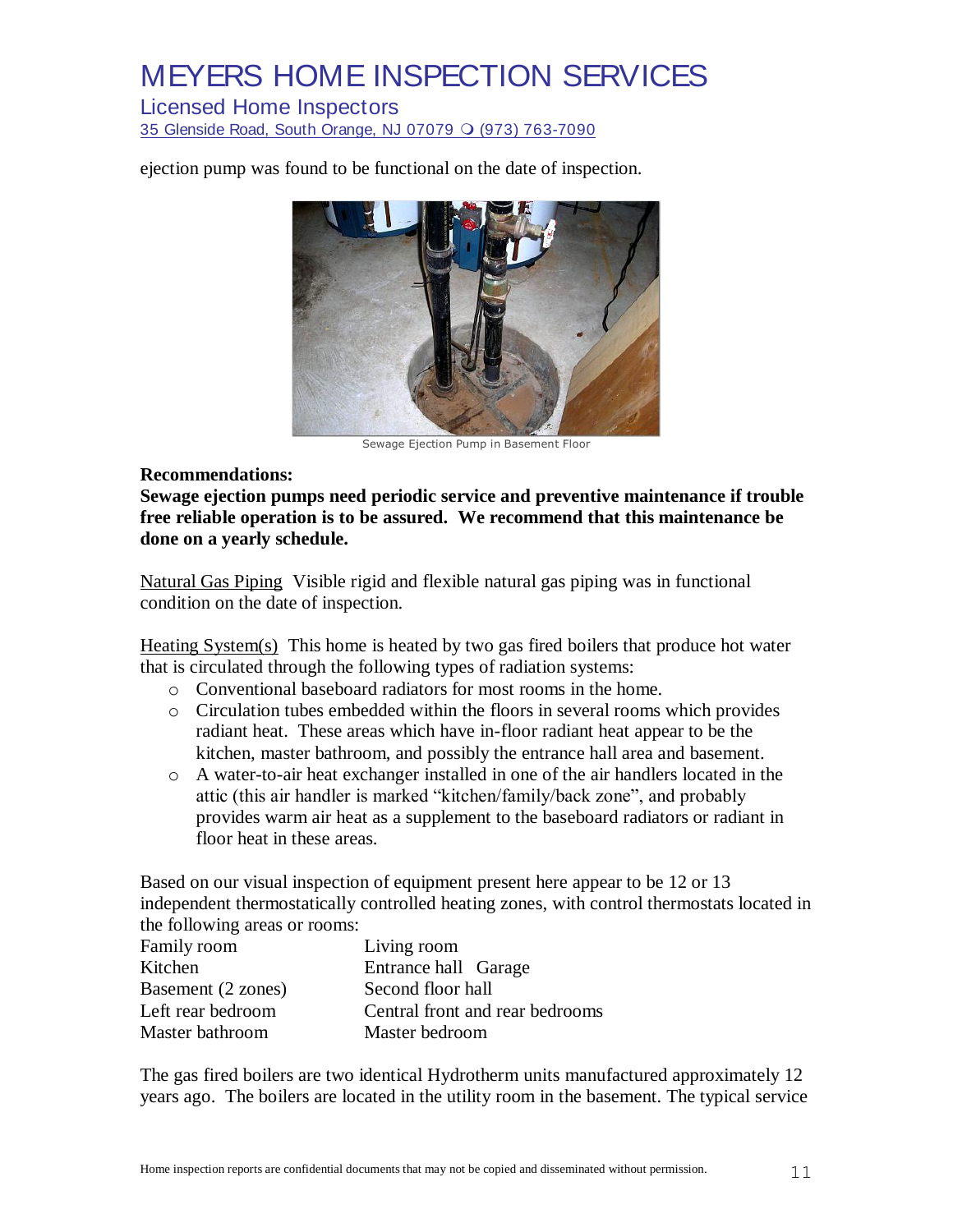Licensed Home Inspectors

35 Glenside Road, South Orange, NJ 07079 O (973) 763-7090

life of equipment of this type is 25 years, however failure requiring repair or replacement can occur earlier under adverse conditions. These boilers are well within their service design lifetimes, and with proper maintenance should perform adequately for many more years.

The exterior of the boilers, limited areas of the burners and lower sections of the heat exchangers, piping connections, and control and safety equipment was inspected, and these areas did not exhibit signs of defect such as excess corrosion, leakage, or mechanical damage.

The pressure /temperature gauges installed on the boilers read approximately 15 psi and 160 deg. F. on the date of inspection, which is within the normal range for this equipment. The pressure reading further suggests that the system does not have any significant leaks at this time.

The boilers were given a limited operational test by normal control of thermostats, and functioned properly during this limited test. Due to moderate weather on the date of inspection, as well as the multiplicity of zones and types of heat radiation systems, a full evaluation of this heating system with all zones and types of radiation was not performed, and is beyond the scope of the home inspection. In-floor radiant heating systems in particular, can not be properly evaluated in the course of a home inspection since they are very slow acting and can take from four to eight hours to stabilize. In addition, most of the piping for radiant in-floor heat is hidden from view and cannot be directly inspected.

Boiler exhaust is vented by metal flue pipe to a metal chimney vent which passes through a chase and exits the roof surrounded by brick masonry. Venting components were installed in a workmanlike manner and appeared to be functional.

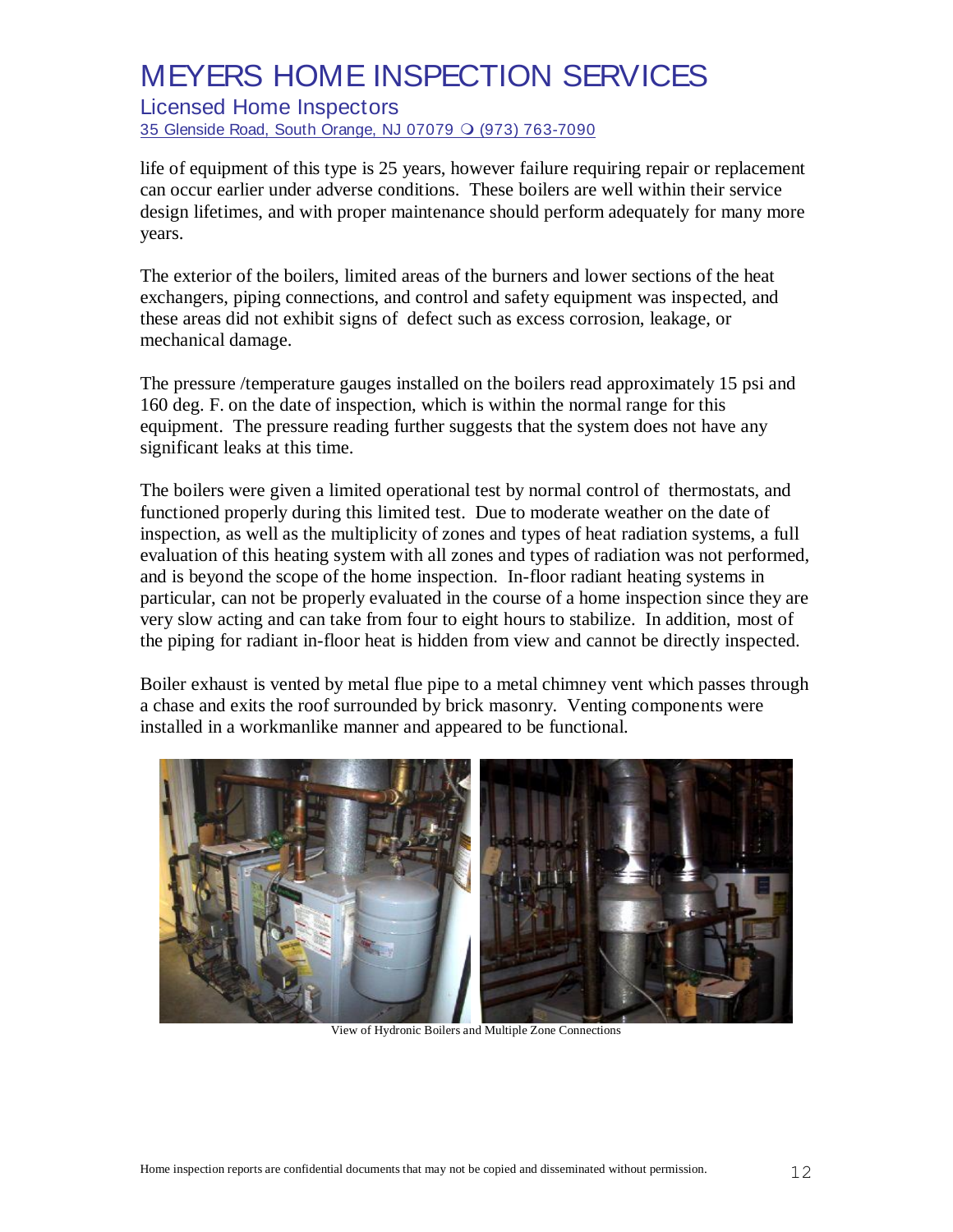Licensed Home Inspectors

35 Glenside Road, South Orange, NJ 07079 O (973) 763-7090



Press/Temp Gauge Reads Normal (both units)



One Hydronic zone circulates hot water to a water-to-air exchanger in the Attic



View of one Manifold and Connections to In-Slab Hydronic Radiant Heat

**Recommendations:**

- **The heating system is this home is complex. Complex systems need more**   $\bullet$ **maintenance than simple systems. We recommend that you obtain a service contract from a qualified heating contractor experienced with these complex systems.**
- **Monitor radiators and pipe connections for leakage, and have any leaks repaired promptly if they occur.**

#### Heating Equipment Clearance & Combustion Air

Heating System Location: Basement utility room, which is behind another utility room.

Ventilation and Combustion Air: **Inadequate – the doors to the utility rooms are both solid. Both heating systems and both hot water heaters are located in this area, and all these appliances burn natural gas, and require combustion air from within the utility closet. Presently, this combustion make-up air appears to come from the open space above the basement ceiling. If the ceiling of the utility room is ever finished or covered this air source will be blocked and a hazardous condition may exist.**

Clearance to Combustibles: Adequate.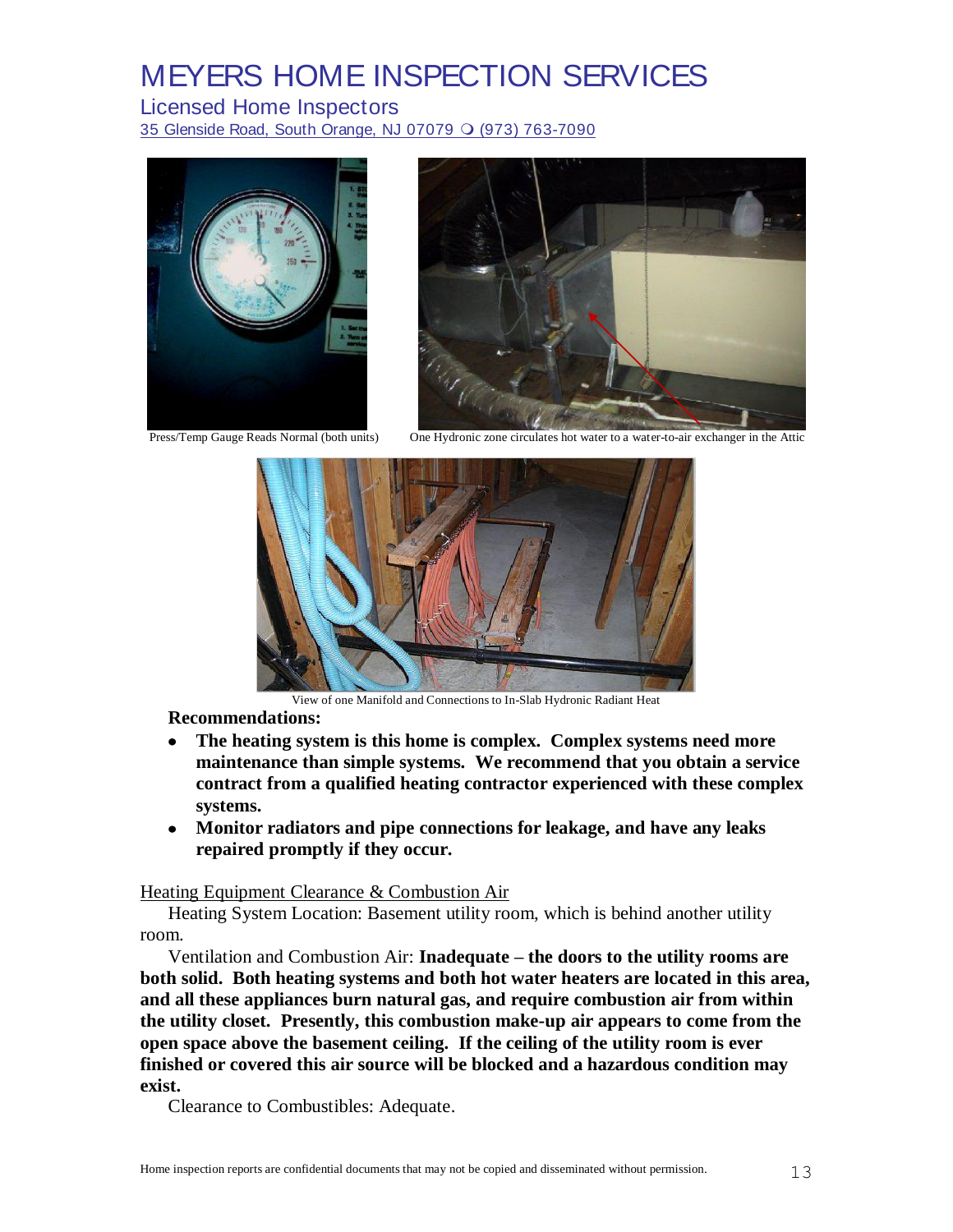Licensed Home Inspectors

35 Glenside Road, South Orange, NJ 07079 O (973) 763-7090

### **Recommendations:**

**To ensure adequate combustion air is available to the gas fired heating systems and hot water heaters in the basement utility room, have doors to this closet (and to the outer area) replaced with louvered (ventilated) doors, or install adequate ventilation grilles in the walls of the utility room.**

### Air Conditioning Systems

This home is cooled by six separate conventional air conditioning systems controlled by separate thermostats. Exterior equipment consists of six compressor/condenser units located at the exterior left side of the home. Interior equipment consists of four air handler and chiller coil units located in the attic space, and two additional air handler and chiller coil units located in the basement.

All air conditioning equipment was visually inspected for defects at the exterior casings and connections. All air conditioning equipment was operationally tested by activation with the thermostats. No visual defects adversely affecting function were observed a the exterior of the equipment. All air conditioning systems were found to be functional on the date of inspection.

The age of the air conditioning equipment appears to be approximately 12 years. The typical service life for equipment of this type is 12 to 20 years, although failure and the need for service can occur before this time.



View of Exterior AC Equipment (6 units)

#### **Recommendations:**

- **Yearly tune-up and service of the air conditioning systems.**
- **Budget for the need for replacement of the compressor/condenser units, which is now more likely to be needed due to the age of the units.**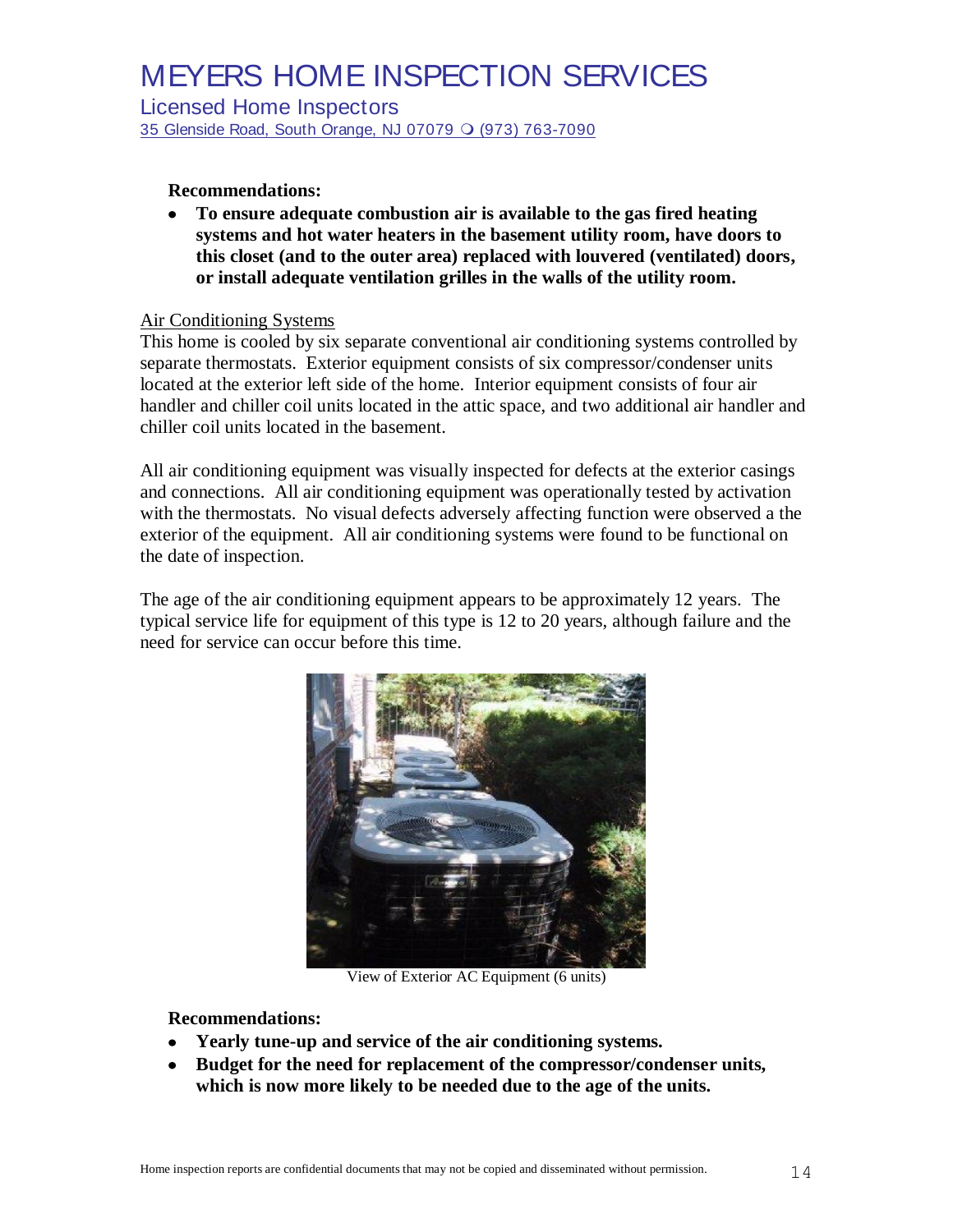Licensed Home Inspectors

35 Glenside Road, South Orange, NJ 07079 O (973) 763-7090

Asbestos This inspection cannot guarantee that asbestos materials, which have been commonly used for insulation and some finish material, are present or absent from this home. The amount of asbestos used in construction materials in newer homes has been significantly reduced as compared to homes built 20 or more years ago.

Fuel Oil Storage The heating system for this home currently uses natural gas.

*The history of this property is not known by us, and therefore we cannot assure you that a hidden buried oil tank does not exist on this property. If a higher level of confidence regarding the presence or absence of buried tanks is desired, then a tank search utilizing specialized equipment would be required.* 

#### Domestic Hot Water Heater

Water Heater Type: Standard Tanks (2). Water Heater size, gallons: 100 each (200 total). Heating Method/Fuel: Natural Gas. Age: 3 years, and 6 years. Typical Service Life: 8-10 years. Condition: Functional.

General Interior Condition

Wall and Ceiling Material: Drywall and/or plaster. Wall and Ceiling Condition: Functional – only minor cosmetic defects. Floor Surfaces: Wood, Carpet, Tile. Floor Condition: Functional – only minor cosmetic defects.

#### Kitchen

Kitchen Sink: Functional

Stovetop: Gas.

Condition: Functional.

Ovens: Two electric wall ovens.

Condition: **The oven temperature controls and digital displays were unreliable. It took several tries with the controls to get the ovens to activate, and the digital temperature displays were then unclear, with several dim display segments.** Garbage Disposal: Functional.

GFCI electrical outlets: Present and functional at wet areas.

*GFCI electrical outlets protect against shocks in wet areas.*

Dishwasher: Functional, **however the trim panel on the dishwasher door was loose.**

Water pressure at the sink was adequate. Drainage at the sink was adequate. Kitchen cabinets and countertops are in functional condition.

#### **Recommendations:**

**Have the ovens serviced by an appropriate appliance service technician to ensure the controls and displays are reliable, or have the ovens replaced.**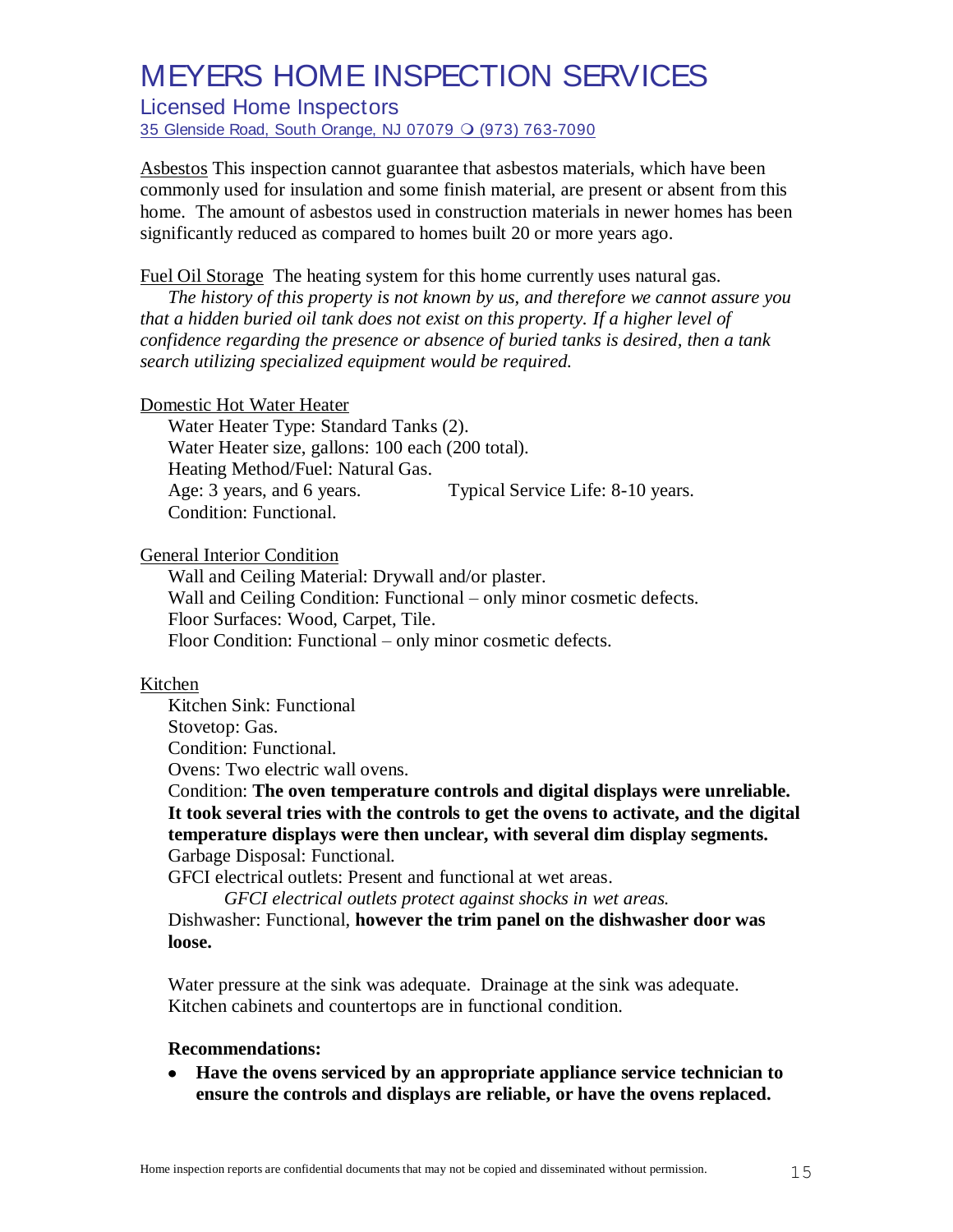Licensed Home Inspectors

35 Glenside Road, South Orange, NJ 07079  $\bigcirc$  (973) 763-7090

Laundry Room A washer and dryer are located in the laundry room on the first floor. A floor drain appears to be present in the laundry room.

*Note: We do not inspect or operationally test laundry appliances during a home inspection due to the multiplicity of different cycles built in to these units and the large amount of time it takes to complete these cycles. We recommend that any laundry equipment that is to remain in the home be demonstrated to be in satisfactory operational condition before you close on this property.*

*Note: Laundry equipment installed in close proximity to finish materials can cause extensive damage to finish materials in living areas of the home should water leakage occur due to hose or equipment failure, and you should therefore turn off the water to the laundry equipment when it is not in use.*

#### Bathrooms

Basement: Half, with sink and toilet.

Basement: Sink, toilet, and separate stall shower over tile base near hot tub. First Floor: Half, with sink and toilet.

First Floor, side hall: Full, with sink, toilet and stall shower over tile base.

First Floor, within bedroom: Full, with sink, toilet and shower over tub.

Second Floor, Main: Full, with sink, toilet and shower over tub.

Second Floor, Master: Full, with two sinks, toilet, stall shower over tile base, and separate spa tub.

Second Floor, front bedroom: Full, with sink, toilet and shower over tub. Second Floor, rear bedroom: Full, with sink, toilet and stall shower over tile base.

All fixtures and faucets in all bathrooms were tested, including a full tub operational test of the spa tub in the master bedroom. Fixtures and faucets were functional, **with the exception of a broken sink stopper in the first floor half bathroom.**

GFCI electrical outlets: Present at wet areas in bathrooms. Functional, **with the exception of the second floor front bedroom outlet.**

*GFCI electrical outlets protect against shocks in wet areas.*

Water pressure and local drainage were adequate in all bathrooms.

#### **The exhaust fan in the second floor front bedroom bathroom is very noisy.**

#### **Recommendations:**

- **See Electrical section.**
- **Have the sink stopper in the first floor half bathroom repaired.**
- **Have the noisy exhaust fan repaired or replaced.**

Interior Stairs Front and side interior stairs are in functional condition, as are basement stairs.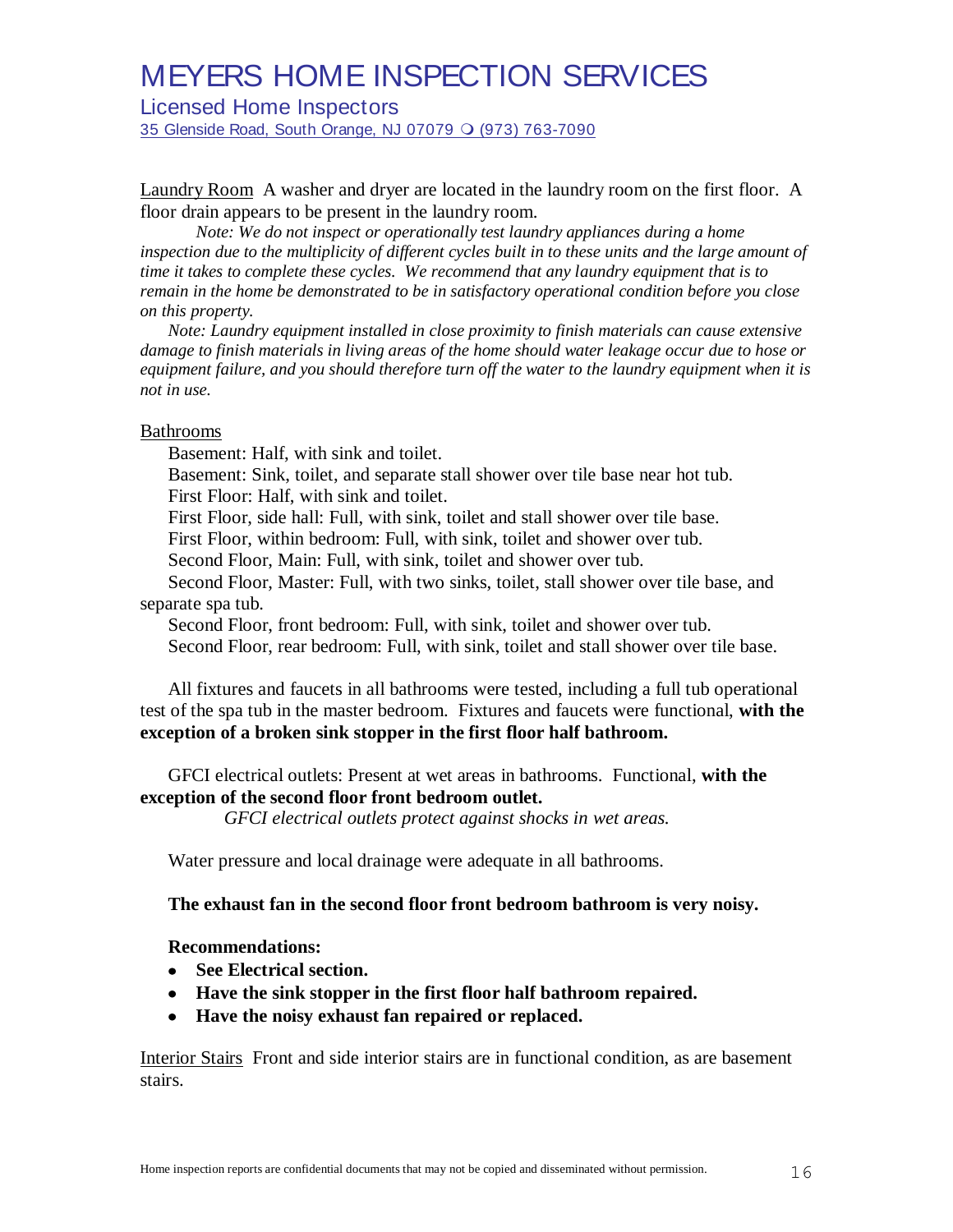Licensed Home Inspectors

35 Glenside Road, South Orange, NJ 07079  $\bigcirc$  (973) 763-7090

#### Insulation

Visible areas of insulation: Fiberglass in the attic floor. Insulation Condition: Functional.

Basement The basement is mostly finished, with several living and recreation spaces, as well as a two bathroom areas, a hot tub, and a wet bar. There are also several unfinished utility areas.

Basement walls are finished in sheetrock and wood molding. There appear to be vents near the tops of the walls, to allow moisture to escape, a feature which is not usually present, but is a good idea.

Sump Pump & interior drainage system: None observed, a drain system may be present and hidden behind the finish walls.

Basement Condition: Finish materials in the basement were tested with a moisture meter on the date of inspection (this includes accessible areas of both clean and any water stained areas found). No high moisture meter readings were found on the date of inspection. All areas of the basement appeared to be dry on the date of inspection.

There is a basement entry on the right side, via masonry steps from the back yard. Drainage grate is present in the exterior entry area. No water accumulation was seen in basement entry area on the date of inspection.

Note on Basement Area by Hot Tub: Hot tubs located inside homes produce a large amount of moisture which, if not adequately vented to the exterior, can cause damage to interior finish materials and even cause an unhealthy condition due to mold growth. The humidity level at the hot tub area in the basement was high even without operation of the hot tub. **The light duty ceiling vent fan in place may not be able to adequately ventilate this space.**

*Note: Evaluation of the hot tub is not included in this home inspection.*

#### **Recommendations:**

- $\bullet$ **See Roof Drainage section – proper maintenance of gutters and downspouts can reduce the possibility of water entry into the basement.**
- **Installation of additional waterproofing measures, including a sump pump and perimeter drain system if not already present.**
- **Keep the drain in the basement entry area clear to reduce the possibility of water entry into the basement.**
- **Install a high capacity ventilation system in the basement near the hot tub to assure that moisture levels are kept acceptably low when the hot tub is in operation.**

*Please be aware that the lower level interior space is near or partially below grade level, and foundation walls and the floor slab floor in this home are not perfectly water proofed, and therefore the possibility of water entry with consequent damage to stored materials or current and future finish materials exists, especially during extreme weather conditions.*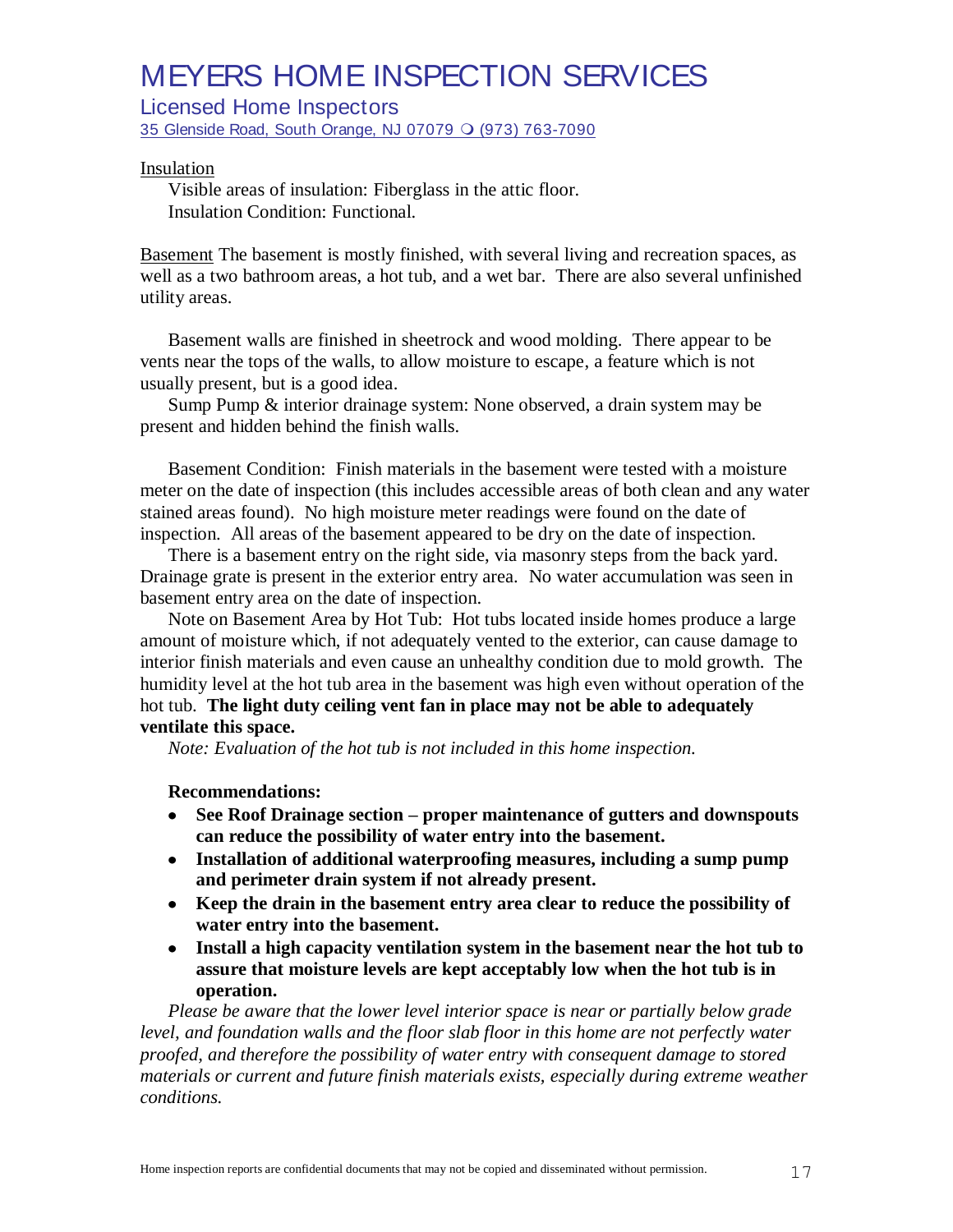Licensed Home Inspectors

35 Glenside Road, South Orange, NJ 07079 O (973) 763-7090

Attic Space The partly floored attic crawlspace is accessible by pull down stairs on the second floor. The attic spaces were entered and inspected where safe access was possible. No structural defects were found. Attic ventilation appears to be adequate. Insulation appears to be adequate.

### **Recommendation: Use caution when entering the attic space. Flooring is present only for part of the attic and there are obstructions that can be hazardous.**

Garage Three car interior.

Vehicle Doors: Three overhead doors.

Power Openers: All Doors.

Vehicle Door Condition: Vehicle door(s) were operated. Doors and door hardware themselves were found to be in functional condition.

Power Opener safety cutoff sensors:

- o **Present, but sensors mounted too high on all doors (incorrect installation).**
- o **The right side garage door would not continue to descend unless the button was held down. This may indicate that the safety cutoff sensors are misaligned, or other defect with the power door opener.**

*Note: The vehicle lift equipment in the garage is not included in this inspection.*

### **Recommendations:**

**Have a qualified garage door contractor re-mount all power opener cutoff sensors within 6 inches of floor level, and service all openers so that they operate reliably.**

Smoke & Carbon Monoxide Detectors & Fire Safety Devices Installation of smoke and carbon monoxide detectors as per local code are recommended for this one family residence. We do not test fire safety devices, since these must be checked on a regular basis for proper operation, and this should done prior to closing on this property and regularly according to manufacturer advice thereafter.

Carbon Monoxide Tests Carbon monoxide (CO) is produced when fossil fuels are burned. Properly operating gas, or fuel oil burning heating systems normally produce very low levels of this toxic gas, and it is normally vented to the outside of the home. The best protection against carbon monoxide poisoning in a home is regular maintenance of the heating systems and chimney and flue connections, as well as properly maintained carbon monoxide detectors/alarms in the home. In the course of our home inspection the inspector wears a CO meter/alarm for his protection and yours, and all areas of the home that are entered are therefore automatically checked during our inspection. If the CO meter indicates a high level of this gas, we alert occupants and state the condition in the report.

Lead Paint Homes built prior to 1978 may have surfaces covered with paint containing